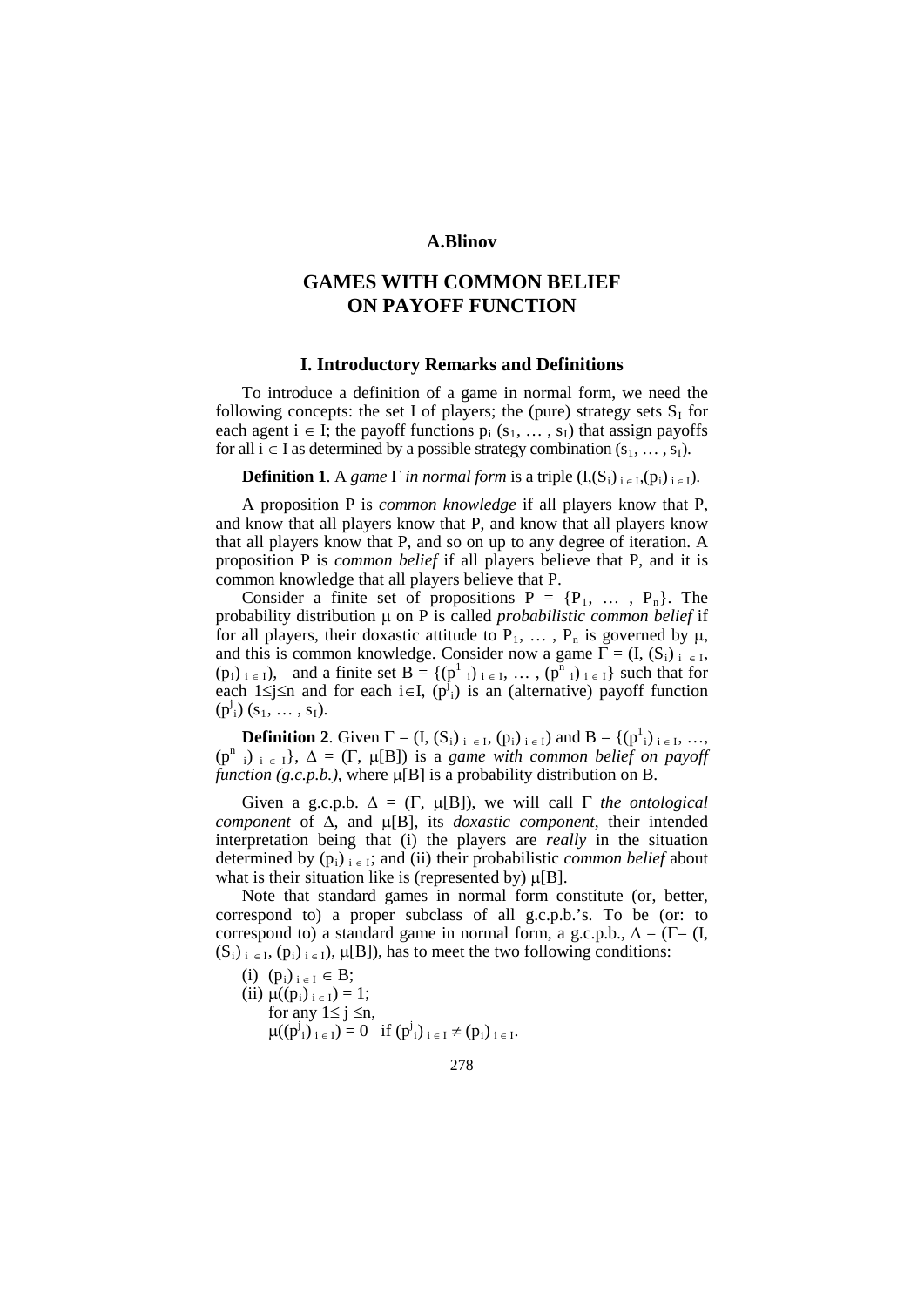In theory of games with common payoff beliefs, like anywhere else in game theory, the central notion is that of a solution of the game at issue. But with g.c.p.b.'s, unlike anywhere else in game theory, at work is a distinction between the players' subjective image of the game and the game as it is in reality. The players deliberate and act upon their common beliefs about their situation; and when they have reached the outcome of their combined action, they may be surprised at the value of their payoffs, if the image they were acting upon was distorted. The solution of a g.c.p.b. is a function of the players' subjective beliefs, but the resulting payoffs are a function of both the beliefs and the actual reality.

Note that, generally speaking, the concepts involved in a definition of game solution may differ across classes of games: from maximin strategies for a two-player zero-sum game, via dominant strategy equilibrium, via iterated dominance equilibrium, to Nash equilibrium, and the many kinds of its refinement. The bulk of theory of g.c.p.b.'s may be applied to the concept of game solution as construed in terms of any of the above-listed notions. Nevertheless, for the sake of definiteness, we will presume in what follows that each time we consider a game with a unique Nash equilibrium, the concept of game solution should be understood as resulting from the notion of Nash equilibrium.

We are now in a position to construct a definition of *doxastic solution of a g.c.p.b. under doxastic certainty*:

**Definition 3**. Given a g.c.p.b.  $\Delta = (\Gamma = (I, (S_i)_{i \in I}, (p_i)_{i \in I}), \mu[B]),$ such that for all  $(p^j_i)_{i \in I} \in B$ , except one, namely:  $(p^J_i)_{i \in I}$ ,  $\mu(p^j_i) = 0$ , *doxastic solution* for ∆ is the solution of game

 $\Gamma^* = (I, (S_i)_{i \in I}, (p^J_i)_{i \in I}).$ 

To define the concept of doxastic solution in a general case, consider a game  $\Gamma = (I, (S_i)_{i \in I}, (p_i)_{i \in I})$  whose payoff function maps strategy combinations to *expected payoff values*, relative to a probability distribution, rather than to just the numerical values of the payoffs. Such a game will induce a notion of a game solution exactly in the same way in which a standard (matrix) game does, - because after the expected payoff values have been calculated, the payoff function will have mapped strategy combination to numerical values, exactly in the same way in which the payoff function in a standard game does.

**Definition 4: Doxastic solution of a g.c.p.b. (general case)**. Given a g.c.p.b.  $\Delta = (\Gamma = (I, (S_i)_{i \in I}, (p_i)_{i \in I}), \mu[B])$ , denote the numerical payoff function resulting from probability distribution  $\mu[B]$ ,  $(p(\mu[B])_i)_i$  $\epsilon_{\text{I}}$ . *Doxastic solution* of  $\Delta$  is the solution of game  $\Gamma^* = (I, (S_i)_{i \in I},$  $(p(\mu[B]),i_{i \in I}).$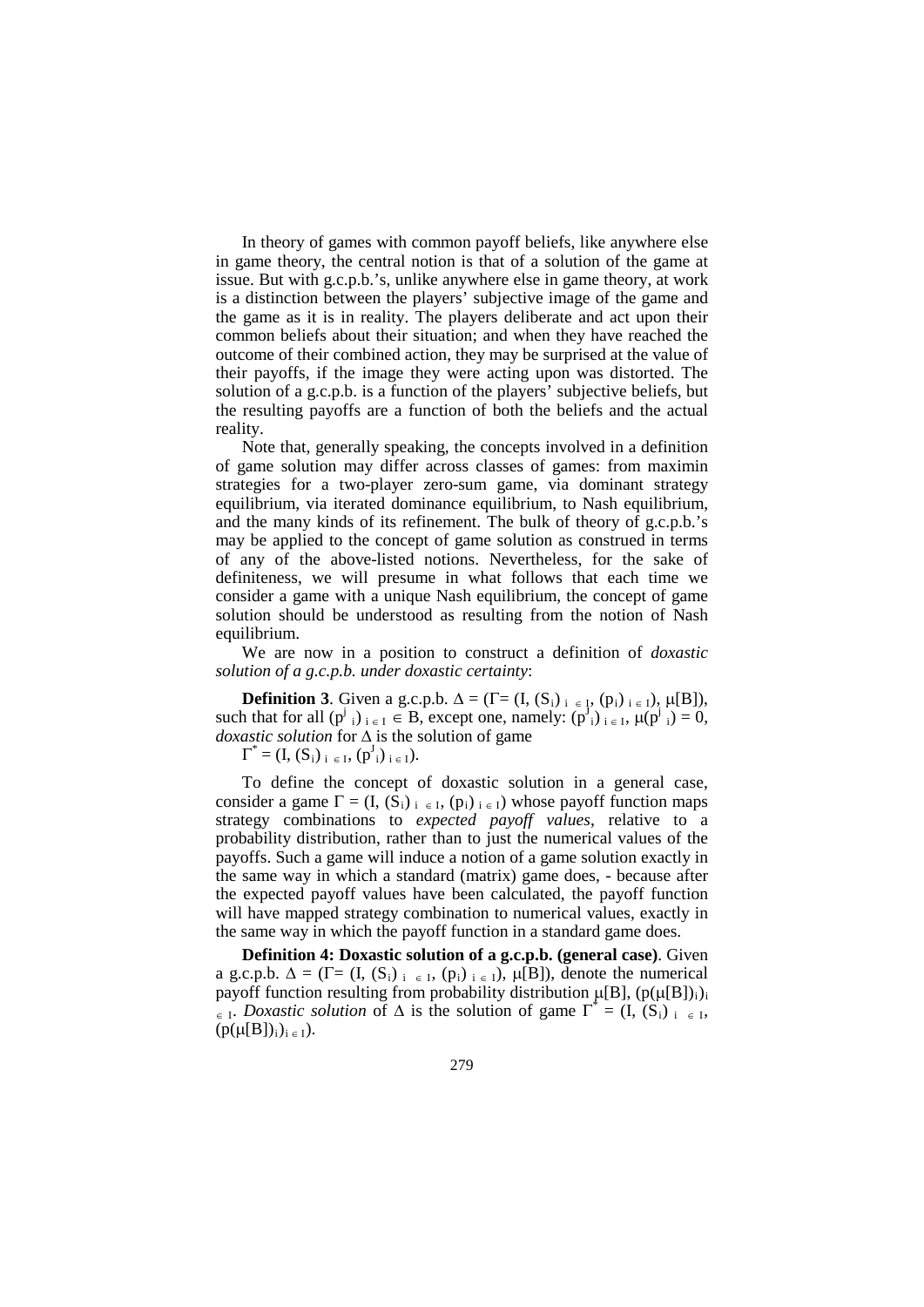#### **II. Comparing doxastic and ontological payoffs**

**Definition 5.** If a g.c.p.b.  $\Delta = (\Gamma = (I, (S_i)_{i \in I}, (p_i)_{i \in I}), \mu[B])$  has a doxastic solution (s1, …, sI), *doxastic payoff combination* for ∆ is the combination  $(p_1(s_1, ..., s_l), ..., p_I(s_1, ..., s_I)).$ 

**Definition 6.** Given a g.c.p.b.  $\Delta = (\Gamma, \mu[B])$ , if  $\Gamma$  has a solution (s<sub>1</sub>, …, s<sub>I</sub>), we will call it *ontological solution* of Δ, and the combination  $(p_1(s_1, ..., s_l), ..., p_l(s_1, ..., s_l))$ , *ontological payoff combination* for  $\Delta$ .

**Definition 7.** A g.c.p.b.  $\Delta = (\Gamma, \mu[B])$  is *doxastically negative (neutral, positive, incomparable)*, if its doxastic payoff combination is Pareto-dominated by (respectively: coincides with, Pareto-dominates, is Pareto-incomparable with) its ontological payoff combination.

**Definition 8**. Given a game  $\Gamma = (I, (S_i)_{i \in I}, (p_i)_{i \in I})$  in normal form and a set B of possible alternatives to  $(p_i)_{i \in I}$ , *the <F, B >-class* is the class of all g.c.p.b.'s of the form  $\Delta = (\Gamma, \mu[B])$  with  $\mu[B] \in M[B],$ where M[B] is the set of all probability distributions over B.

 $A \leq \Gamma$ , B >-class can be usefully partitioned into four domains: (i) *negative*; (ii) *neutral*; (iii) *positive*; and (iv) *incomparability domain*, according to whether the members of a domain are doxastically negative, neutral, positive or incomparable, respectively. An intuitive significance of such a partition should be clear: we are interested in the question of what happens if the players move from their current (perhaps, distorted and/or incomplete) image of the game to its correct and complete image.

To the four domains, there correspond the four following answers in the same order:

- each player would have their solution payoff strictly increased;
- all the solution payoffs would remain the same;
- each player would have their payoff strictly diminished;

– the result would differ for different players.

## **III. The issue of the emptiness of the positive domain**

Of course the most surprising case would be there, if we find the positive domain non-empty. On the first glance such a case seems counter-intuitive: How can it be that correct and complete knowledge of the situation can do harm to **all** the players? Is not knowledge always power – at least for some of them?

To give one interesting answer to the above questions, we need a definition of Pareto-suboptimality:

**Definition 9.** A game  $\Gamma = (I, (S_i)_{i \in I}, (p_i)_{i \in I})$  in normal form is *Pareto-suboptimal*, if (i)  $\Gamma$  has a unique Nash equilibrum (s<sub>1</sub>, ..., s<sub>I</sub>),